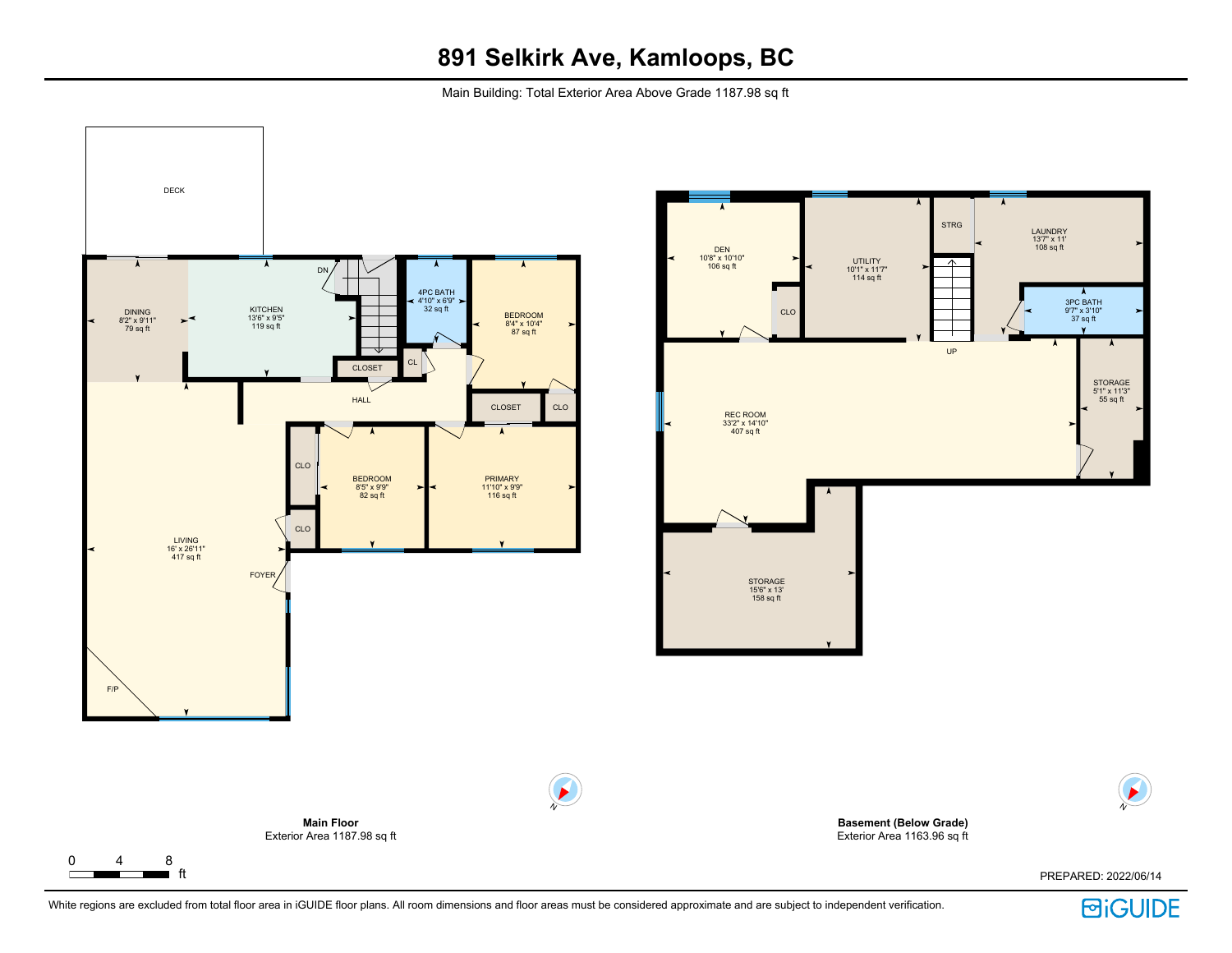## **891 Selkirk Ave, Kamloops, BC**

**Main Floor** Exterior Area 1187.98 sq ft

Interior Area 1130.45 sq ft





■ ft PREPARED: 2022/06/14

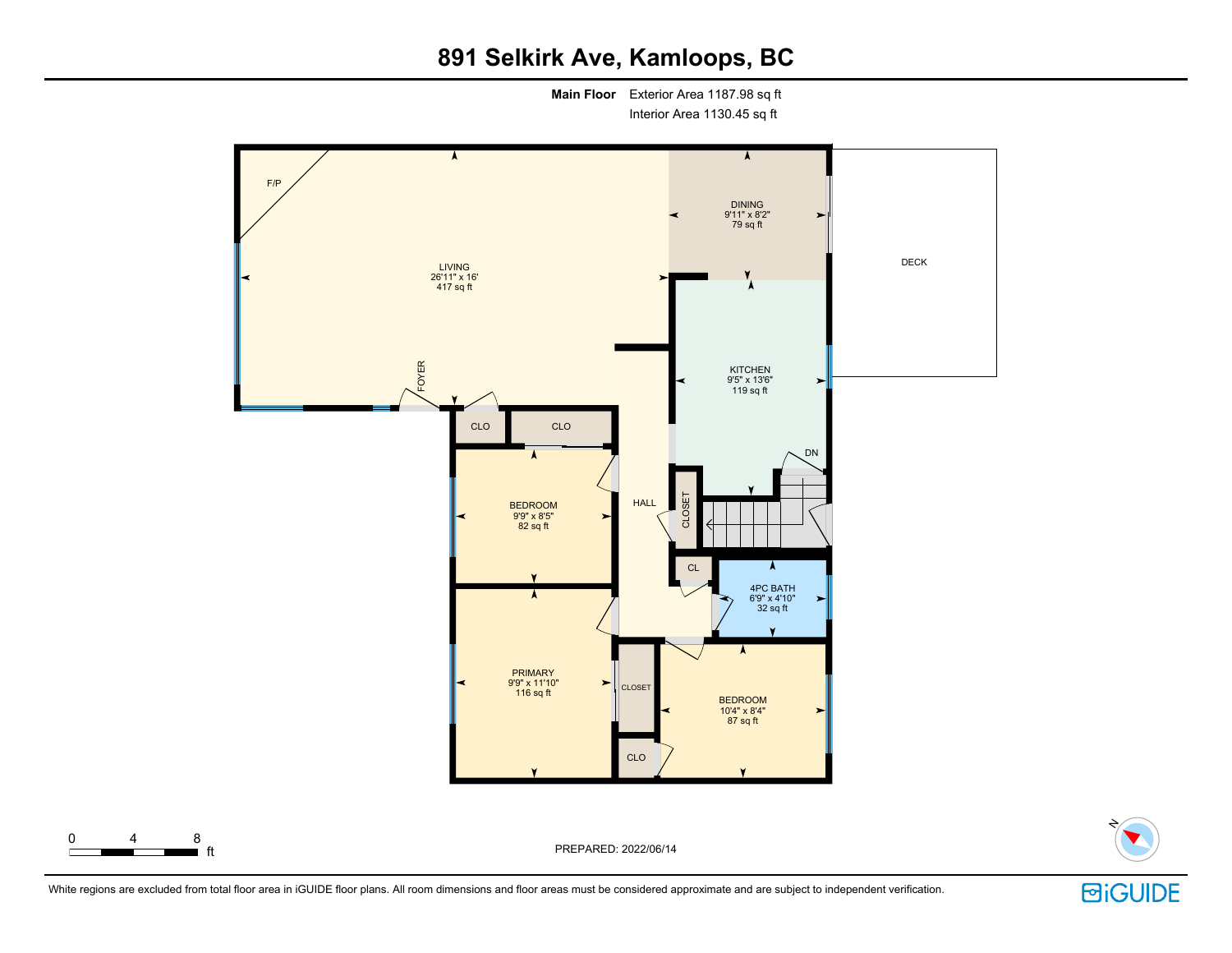## **891 Selkirk Ave, Kamloops, BC**

**Basement (Below Grade)** Exterior Area 1163.96 sq ft

Interior Area 1075.05 sq ft



ft PREPARED: 2022/06/14

![](_page_2_Picture_4.jpeg)

White regions are excluded from total floor area in iGUIDE floor plans. All room dimensions and floor areas must be considered approximate and are subject to independent verification.

 $\begin{array}{ccc} 0 & 3 & 6 \\ \hline \end{array}$  ft

![](_page_2_Picture_6.jpeg)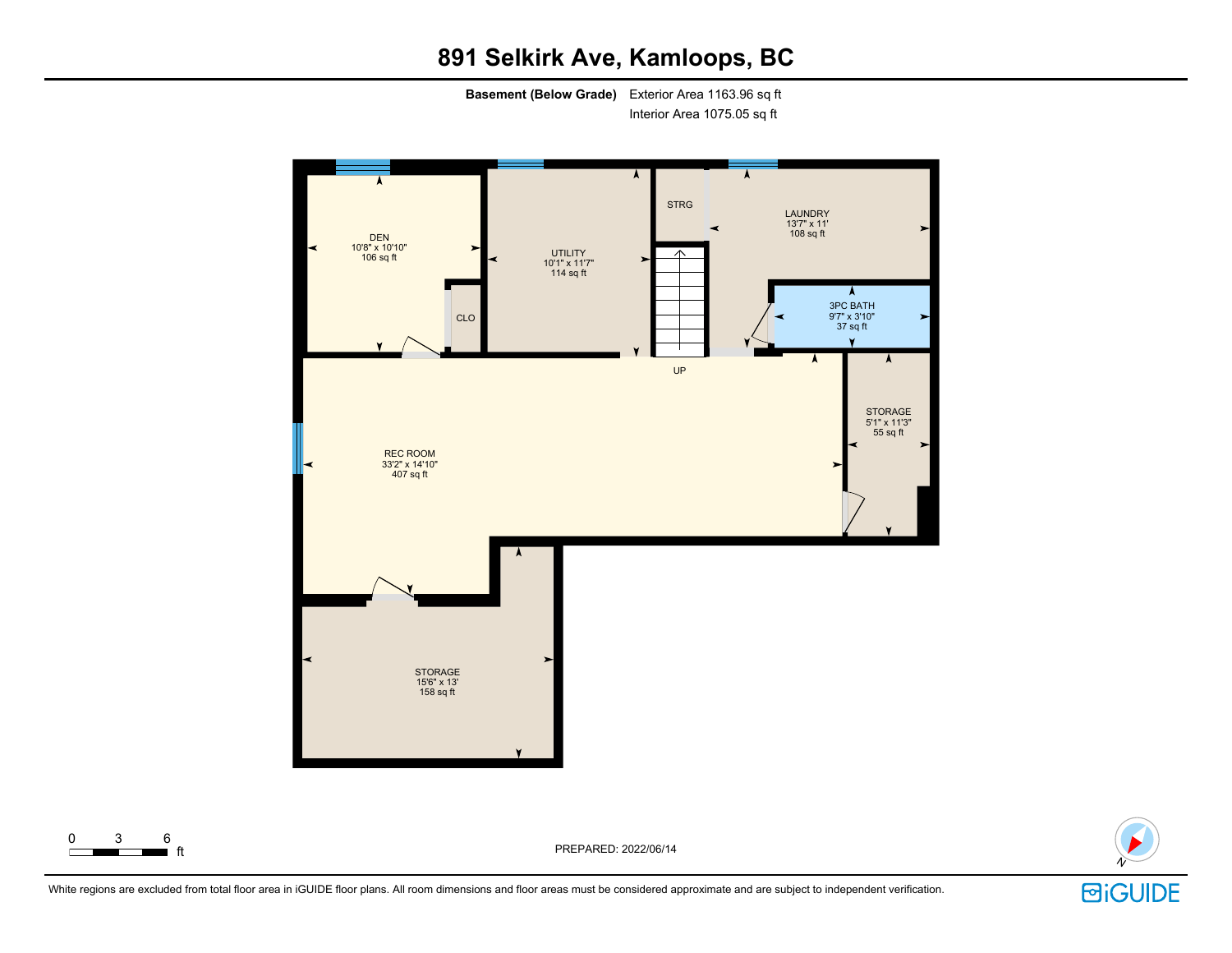## **Property Details**

#### **Room Measurements**

Only major rooms are listed. Some listed rooms may be excluded from total interior floor area (e.g. garage). Room dimensions are largest length and width; parts of room may be smaller. Room area is not always equal to product of length and width.

### **Main Building**

MAIN FLOOR 4pc Bath: 4'10" x 6'9" | 32 sq ft Bedroom: 8'4" x 10'4" | 87 sq ft Bedroom: 8'5" x 9'9" | 82 sq ft Dining: 8'2" x 9'11" | 79 sq ft Kitchen: 13'6" x 9'5" | 119 sq ft Living: 16' x 26'11" | 417 sq ft Primary: 11'10" x 9'9" | 116 sq ft

### **BASEMENT**

3pc Bath: 9'7" x 3'10" | 37 sq ft Den: 10'8" x 10'10" | 106 sq ft Laundry: 13'7" x 11' | 108 sq ft Rec Room: 33'2" x 14'10" | 407 sq ft Storage: 5'1" x 11'3" | 55 sq ft Storage: 15'6" x 13' | 158 sq ft Utility: 10'1" x 11'7" | 114 sq ft

#### **Floor Area Information**

Floor areas include footprint area of interior walls. All displayed floor areas are rounded to two decimal places. Total area is computed before rounding and may not equal to sum of displayed floor areas.

### **Main Building**

MAIN FLOOR Interior Area: 1130.45 sq ft Perimeter Wall Thickness: 4.5 in Exterior Area: 1187.98 sq ft

BASEMENT (Below Grade) Interior Area: 1075.05 sq ft Perimeter Wall Thickness: 7.0 in Exterior Area: 1163.96 sq ft

## **Total Above Grade Floor Area, Main Building**

Interior Area: 1130.45 sq ft Exterior Area: 1187.98 sq ft

![](_page_3_Picture_16.jpeg)